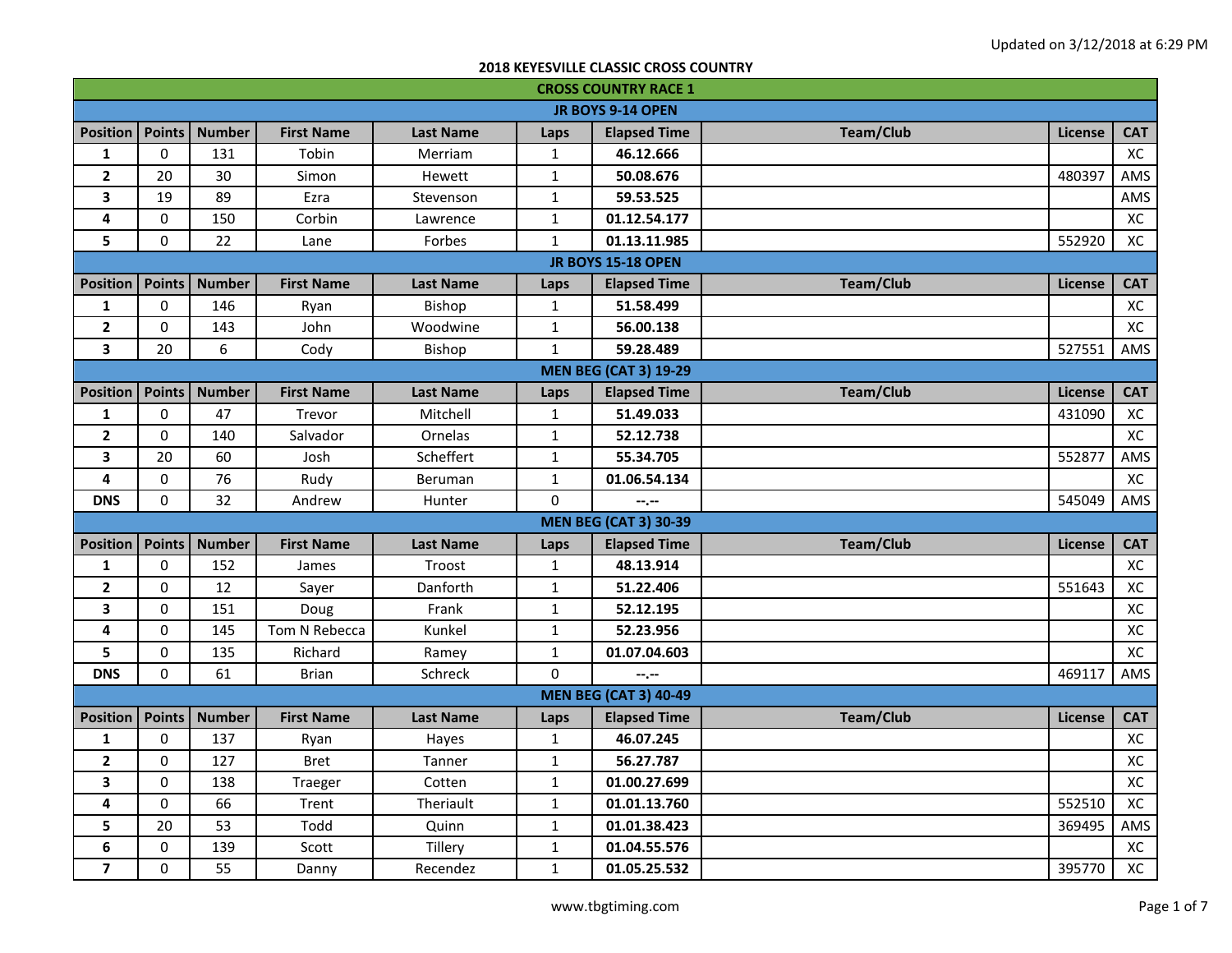|                         | <b>MEN BEG (CAT 3) 50-59</b>       |               |                   |                    |              |                                |                       |                |            |  |  |  |
|-------------------------|------------------------------------|---------------|-------------------|--------------------|--------------|--------------------------------|-----------------------|----------------|------------|--|--|--|
| <b>Position</b>         | <b>Points</b>                      | <b>Number</b> | <b>First Name</b> | <b>Last Name</b>   | Laps         | <b>Elapsed Time</b>            | <b>Team/Club</b>      | <b>License</b> | <b>CAT</b> |  |  |  |
| 1                       | 0                                  | 16            | Aaron             | Duff               | $\mathbf{1}$ | 58.28.469                      |                       | 549448         | XC         |  |  |  |
| $\overline{\mathbf{2}}$ | 0                                  | 144           | Michael           | Jones              | $\mathbf{1}$ | 01.01.55.265                   |                       |                | XC         |  |  |  |
| 3                       | $\Omega$                           | 43            | John              | Marquez            | 1            | 01.03.12.415                   |                       | 550782         | XC         |  |  |  |
| 4                       | $\Omega$                           | 64            | James             | Smith              | $\mathbf{1}$ | 01.20.38.077                   |                       | 549476         | XC         |  |  |  |
|                         |                                    |               |                   |                    |              | <b>MEN BEG (CAT 3) 60+</b>     |                       |                |            |  |  |  |
| <b>Position</b>         | <b>Points</b>                      | <b>Number</b> | <b>First Name</b> | <b>Last Name</b>   | Laps         | <b>Elapsed Time</b>            | Team/Club             | <b>License</b> | <b>CAT</b> |  |  |  |
| $\mathbf{1}$            | $\Omega$                           | 134           | <b>Bruce</b>      | Ramey              | $\mathbf{1}$ | 01.07.19.794                   |                       |                | XC         |  |  |  |
|                         |                                    |               |                   |                    |              | <b>WOMEN BEG (CAT 3) 40-49</b> |                       |                |            |  |  |  |
| <b>Position</b>         | <b>Points</b>                      | <b>Number</b> | <b>First Name</b> | <b>Last Name</b>   | Laps         | <b>Elapsed Time</b>            | Team/Club             | License        | <b>CAT</b> |  |  |  |
| $\mathbf{1}$            | $\Omega$                           | 107           | Melanie           | Stevenson          | $\mathbf{1}$ | 01.13.34.435                   |                       |                | XC         |  |  |  |
|                         |                                    |               |                   |                    |              | <b>WOMEN BEG (CAT 3) 50-59</b> |                       |                |            |  |  |  |
| <b>Position</b>         | <b>Points</b>                      | <b>Number</b> | <b>First Name</b> | <b>Last Name</b>   | Laps         | <b>Elapsed Time</b>            | <b>Team/Club</b>      | License        | <b>CAT</b> |  |  |  |
| $\mathbf{1}$            | $\Omega$                           | 8             | Debra             | Buchanan-Plaisance | $\mathbf{1}$ | 01.14.01.444                   | San Jose Bicycle Club | 236769         | XC         |  |  |  |
|                         | <b>VINTAGE 86 &amp; OLDER OPEN</b> |               |                   |                    |              |                                |                       |                |            |  |  |  |
| <b>Position</b>         | <b>Points</b>                      | <b>Number</b> | <b>First Name</b> | <b>Last Name</b>   | Laps         | <b>Elapsed Time</b>            | <b>Team/Club</b>      | <b>License</b> | <b>CAT</b> |  |  |  |
| 1                       | 20                                 | 14            | Tasshi            | Dennis             | $\mathbf{1}$ | 49.08.811                      |                       | 429943         | AMS        |  |  |  |
| $\overline{2}$          | 0                                  | 132           | David             | Harrison           | $\mathbf{1}$ | 01.01.27.058                   |                       |                | XC         |  |  |  |
| 3                       | $\Omega$                           | 128           | Tim               | Aemer              | 1            | 01.13.02.021                   |                       |                | XC         |  |  |  |
|                         |                                    |               |                   |                    |              | <b>VINTAGE 87-96 OPEN</b>      |                       |                |            |  |  |  |
| <b>Position</b>         | <b>Points</b>                      | <b>Number</b> | <b>First Name</b> | <b>Last Name</b>   | Laps         | <b>Elapsed Time</b>            | <b>Team/Club</b>      | License        | <b>CAT</b> |  |  |  |
| 1                       | 0                                  | 69            | Michael           | Wilk               | 1            | 43.13.765                      |                       | 87730          | XC         |  |  |  |
| $\overline{2}$          | 20                                 | 75            | Ben               | Jones              | $\mathbf{1}$ | 43.53.943                      |                       |                | AMS        |  |  |  |
| 3                       | 0                                  | 136           | John              | Cline              | $\mathbf{1}$ | 50.52.045                      |                       |                | XC         |  |  |  |
| 4                       | 19                                 | 74            | Erik              | Rumpf              | $\mathbf{1}$ | 53.17.189                      |                       |                | AMS        |  |  |  |
| 5                       | 18                                 | 101           | Cody              | Punch              | $\mathbf{1}$ | 55.58.755                      |                       |                | AMS        |  |  |  |
| 6                       | 0                                  | 129           | Mike              | Hudson             | $\mathbf{1}$ | 57.22.757                      |                       |                | XC         |  |  |  |
| $\overline{\mathbf{z}}$ | 0                                  | 99            | John              | Stalione           | $\mathbf{1}$ | 01.07.35.332                   |                       |                | XC         |  |  |  |
| 8                       | 17                                 | 91            | Ben               | Wright             | $\mathbf{1}$ | 01.11.06.045                   |                       |                | AMS        |  |  |  |
| 9                       | 16                                 | 72            | Paul              | Yodice             | $\mathbf{1}$ | 01.24.21.506                   |                       | 39230          | AMS        |  |  |  |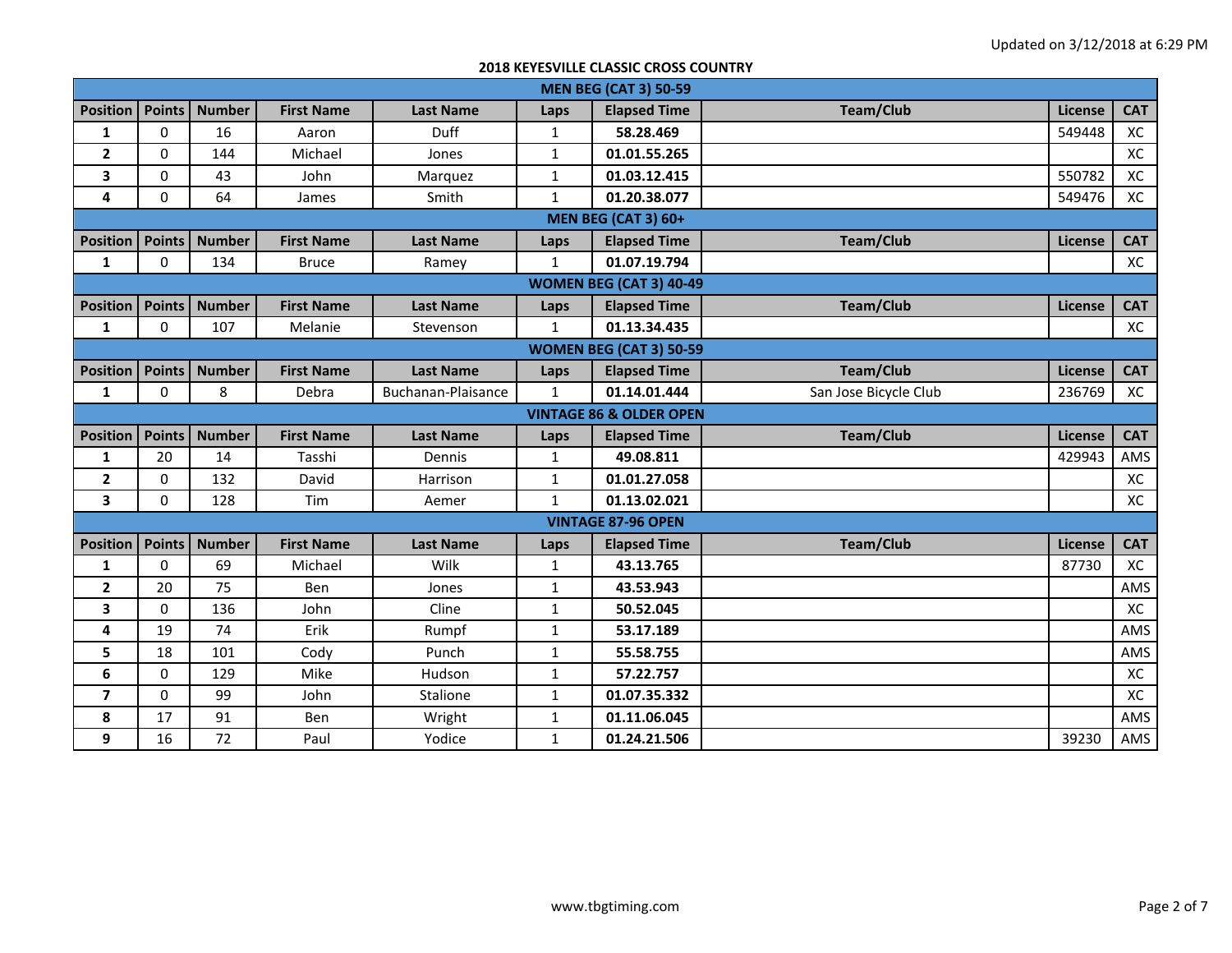| <b>CROSS COUNTRY RACE 2</b> |               |                |                   |                  |                |                                |                        |         |            |
|-----------------------------|---------------|----------------|-------------------|------------------|----------------|--------------------------------|------------------------|---------|------------|
|                             |               |                |                   |                  |                | <b>MEN SPORT (CAT 2) 19-29</b> |                        |         |            |
| <b>Position</b>             | <b>Points</b> | <b>Number</b>  | <b>First Name</b> | <b>Last Name</b> | Laps           | <b>Elapsed Time</b>            | <b>Team/Club</b>       | License | <b>CAT</b> |
| 1                           | 20            | 49             | Dillon            | Osleger          | $\overline{2}$ | 01.18.51.741                   |                        | 301861  | AMS        |
| $\overline{\mathbf{2}}$     | 19            | 36             | Gerald            | Kammerzell       | $\overline{2}$ | 01.22.20.289                   |                        | 543735  | AMS        |
| $\overline{\mathbf{3}}$     | 18            | 29             | Greg              | Healy            | $\overline{2}$ | 01.30.42.687                   |                        | 303340  | AMS        |
| $\pmb{4}$                   | 17            | 23             | Blake             | Foreshee         | $\overline{2}$ | 01.33.31.823                   |                        | 449808  | AMS        |
| 5                           | 0             | 45             | Luke              | McGowan          | $\overline{2}$ | 01.39.31.827                   |                        | 550164  | XC         |
| 6                           | 16            | 34             | Thomas            | Jelderks         | $\overline{2}$ | 01.58.05.912                   |                        | 552698  | AMS        |
| $\overline{\mathbf{z}}$     | $\Omega$      | 142            | Christian         | Gamboa           | $\mathbf{1}$   | 01.04.03.180                   |                        |         | XC         |
|                             |               |                |                   |                  |                | <b>MEN SPORT (CAT 2) 30-39</b> |                        |         |            |
| <b>Position</b>             | <b>Points</b> | <b>Number</b>  | <b>First Name</b> | <b>Last Name</b> | Laps           | <b>Elapsed Time</b>            | Team/Club              | License | <b>CAT</b> |
| $\mathbf{1}$                | 20            | $\overline{7}$ | jeff              | brannstrom       | $\overline{2}$ | 01.24.34.952                   |                        | 396483  | AMS        |
| $\mathbf{2}$                | 19            | 90             | Ryan              | Abler            | $\overline{2}$ | 01.25.16.489                   | <b>Team Action Dad</b> |         | AMS        |
| $\overline{\mathbf{3}}$     | 18            | 52             | Casey             | Pozdolski        | $\overline{2}$ | 01.31.19.729                   |                        | 541090  | AMS        |
| 4                           | 0             | 40             | Kenneth           | Lawrence         | $\overline{2}$ | 01.33.30.100                   |                        | 527571  | XC         |
| 5                           | 17            | 38             | Eric              | Langlais         | $\overline{2}$ | 01.33.47.159                   |                        | 521917  | AMS        |
| 6                           | 16            | 56             | Corey             | Reese            | $\overline{2}$ | 01.35.05.869                   |                        | 552886  | AMS        |
| $\overline{\mathbf{z}}$     | 15            | 13             | James             | Dawson           | $\overline{2}$ | 01.36.12.079                   |                        | 527811  | AMS        |
| 8                           | 0             | 111            | Jake              | Kristy           | $\overline{2}$ | 01.40.44.665                   |                        |         | XC         |
| 9                           | 0             | 160            | Daniel            | Kunkel           | $\overline{2}$ | 01.44.32.072                   |                        |         | XC         |
| 10                          | 0             | 154            | <b>Bruce</b>      | St John          | $\overline{2}$ | 01.48.56.175                   |                        |         | XC         |
| 11                          | 0             | 133            | Joshua            | Schultz          | $\overline{2}$ | 01.55.44.375                   |                        |         | XC         |
|                             |               |                |                   |                  |                | <b>MEN SPORT (CAT 2) 40-49</b> |                        |         |            |
| <b>Position</b>             | <b>Points</b> | <b>Number</b>  | <b>First Name</b> | <b>Last Name</b> | Laps           | <b>Elapsed Time</b>            | <b>Team/Club</b>       | License | <b>CAT</b> |
| $\mathbf{1}$                | 20            | 96             | Eddie             | Silva            | $\overline{2}$ | 01.19.50.296                   |                        |         | AMS        |
| $\overline{\mathbf{2}}$     | 0             | 149            | Chris             | Reyes            | $\overline{2}$ | 01.24.14.514                   |                        |         | XC         |
| 3                           | 19            | 103            | Scott             | Harper           | $\overline{2}$ | 01.29.54.219                   |                        | 15142   | AMS        |
| 4                           | 0             | 159            | Thomas            | Ward             | $\overline{2}$ | 01.31.55.135                   |                        |         | XC         |
| 5                           | 0             | 147            | Todd              | Bishop           | $\overline{2}$ | 01.37.28.694                   |                        |         | XC         |
| 6                           | 0             | 130            | Marvin            | Foo              | $\overline{2}$ | 01.38.17.588                   |                        |         | XC         |
| $\overline{7}$              | 0             | 148            | Matt              | Quigley          | $\overline{2}$ | 01.40.56.930                   |                        |         | XC         |
| 8                           | 0             | 25             | Craig             | Graham           | $\overline{2}$ | 02.03.31.218                   |                        | 396316  | XC         |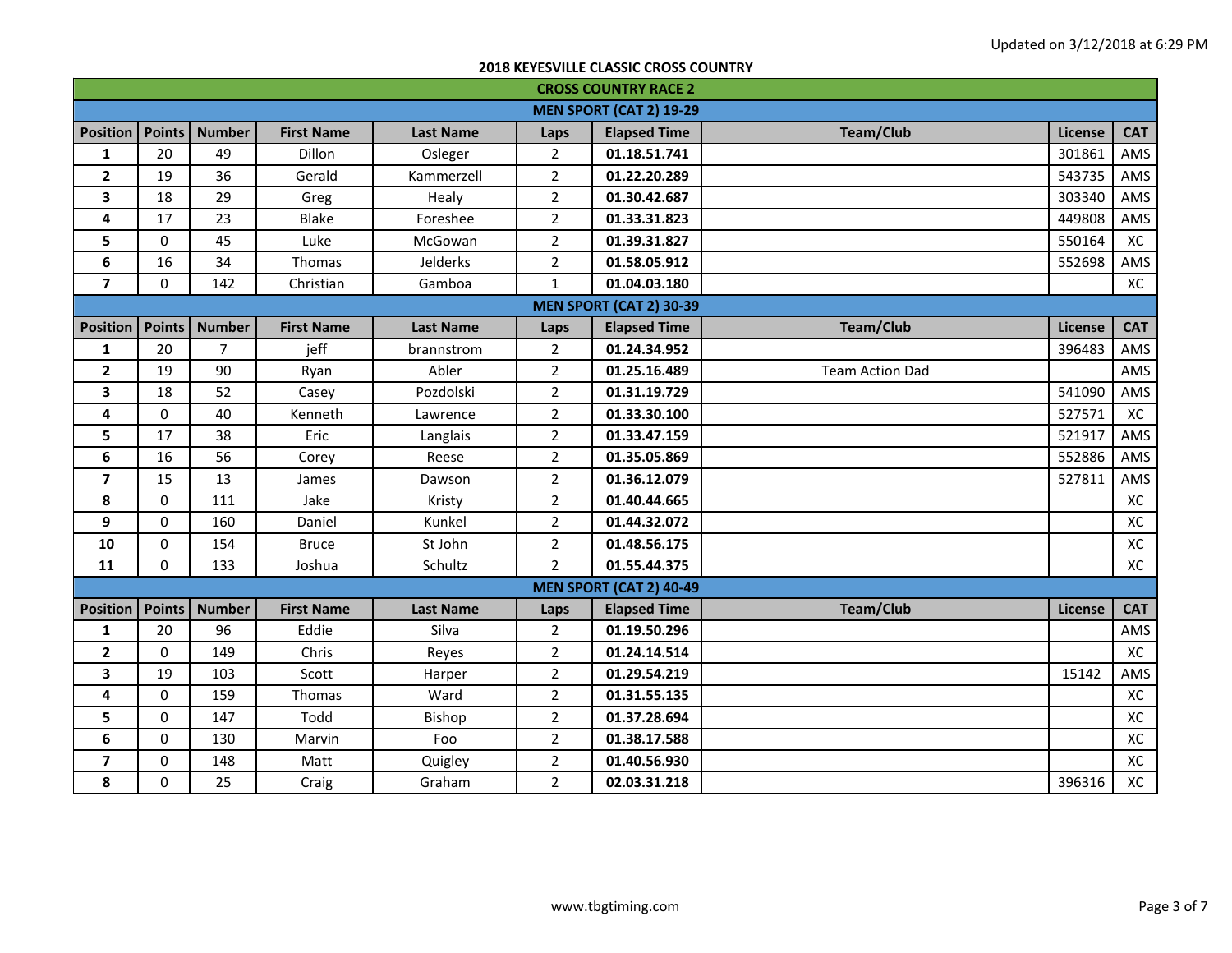| <b>MEN SPORT (CAT 2) 50-59</b> |                              |               |                   |                  |                |                                  |                                                |         |            |  |  |
|--------------------------------|------------------------------|---------------|-------------------|------------------|----------------|----------------------------------|------------------------------------------------|---------|------------|--|--|
| <b>Position</b>                | <b>Points</b>                | <b>Number</b> | <b>First Name</b> | <b>Last Name</b> | Laps           | <b>Elapsed Time</b>              | <b>Team/Club</b>                               | License | <b>CAT</b> |  |  |
| $\mathbf{1}$                   | 20                           | 9             | Emilio            | Cervantes        | $\overline{2}$ | 01.12.40.761                     |                                                | 6538    | AMS        |  |  |
| $\mathbf{2}$                   | $\Omega$                     | 113           | Geoff             | Welch            | $\overline{2}$ | 01.21.40.689                     |                                                |         | XC         |  |  |
| 3                              | 0                            | 141           | Scott             | Curtis           | $\overline{2}$ | 01.25.19.877                     |                                                | 527103  | XC         |  |  |
| 4                              | $\Omega$                     | 105           | Taylor            | <b>Burch</b>     | $\overline{2}$ | 01.31.46.118                     |                                                | 5457    | XC         |  |  |
| 5                              | $\Omega$                     | 33            | James             | Jackson          | $\overline{2}$ | 01.34.37.651                     |                                                | 524867  | XC         |  |  |
| 6                              | 19                           | 35            | lan               | Jones            | $\overline{2}$ | 01.37.51.669                     | Southern California Nevada Cycling Association | 365019  | AMS        |  |  |
| $\overline{\mathbf{z}}$        | $\Omega$                     | 156           | Tom               | Delgado          | $\overline{2}$ | 01.47.06.363                     |                                                |         | XC         |  |  |
| 8                              | 0                            | 17            | Stuart            | Etherton         | $\overline{2}$ | 01.56.29.853                     |                                                | 425242  | XC         |  |  |
| 9                              | 0                            | 28            | Scott             | Hayman           | $\overline{2}$ | 02.00.54.727                     |                                                | 553007  | XC         |  |  |
| 10                             | 0                            | 109           | Rich              | Bosselmann       | $\overline{2}$ | 02.12.10.439                     |                                                |         | XC         |  |  |
|                                | <b>MEN SPORT (CAT 2) 60+</b> |               |                   |                  |                |                                  |                                                |         |            |  |  |
| <b>Position</b>                | <b>Points</b>                | <b>Number</b> | <b>First Name</b> | <b>Last Name</b> | Laps           | <b>Elapsed Time</b>              | <b>Team/Club</b>                               | License | <b>CAT</b> |  |  |
| $\mathbf{1}$                   | $\Omega$                     | 65            | Leonard           | Tabor            | $\overline{2}$ | 01.31.01.726                     |                                                | 125781  | XC         |  |  |
| $\mathbf{2}$                   | $\Omega$                     | 158           | Kevin             | Wolfe            | $\overline{2}$ | 01.48.43.814                     |                                                |         | XC         |  |  |
|                                |                              |               |                   |                  |                | <b>MEN SPORT (CAT 2) SS OPEN</b> |                                                |         |            |  |  |
| <b>Position</b>                | <b>Points</b>                | <b>Number</b> | <b>First Name</b> | <b>Last Name</b> | Laps           | <b>Elapsed Time</b>              | <b>Team/Club</b>                               | License | <b>CAT</b> |  |  |
| $\mathbf{1}$                   | 20                           | 24            | Greg              | Garth            | $\overline{2}$ | 01.21.19.843                     |                                                | 546196  | AMS        |  |  |
| 2                              | 19                           | 15            | Joey              | Dolowy           | $\overline{2}$ | 01.29.12.462                     |                                                | 309834  | AMS        |  |  |
| 3                              | $\Omega$                     | 11            | Andy              | Couch            | $\overline{2}$ | 01.41.01.761                     |                                                | 550957  | XC         |  |  |
|                                |                              |               |                   |                  |                | <b>WOMEN SPORT (CAT 2) 19-29</b> |                                                |         |            |  |  |
| <b>Position</b>                | <b>Points</b>                | <b>Number</b> | <b>First Name</b> | <b>Last Name</b> | Laps           | <b>Elapsed Time</b>              | Team/Club                                      | License | <b>CAT</b> |  |  |
| 1                              | 20                           | 63            | Annalisa          | <b>Sims</b>      | $\overline{2}$ | 01.49.26.789                     |                                                | 552405  | AMS        |  |  |
| $\mathbf{2}$                   | $\Omega$                     | 124           | Stephanie         | Ortega           | $\overline{2}$ | 02.12.01.711                     |                                                |         | XC         |  |  |
|                                |                              |               |                   |                  |                | <b>WOMEN SPORT (CAT 2) 30-39</b> |                                                |         |            |  |  |
| <b>Position</b>                | <b>Points</b>                | <b>Number</b> | <b>First Name</b> | <b>Last Name</b> | Laps           | <b>Elapsed Time</b>              | <b>Team/Club</b>                               | License | <b>CAT</b> |  |  |
| $\mathbf{1}$                   | 20                           | 87            | Lisa              | <b>Maves</b>     | $\overline{2}$ | 02.03.58.456                     | Michaels                                       |         | AMS        |  |  |
| 2                              | 19                           | 97            | Meisha            | Warren           | $\overline{2}$ | 02.17.56.239                     |                                                |         | AMS        |  |  |
| 3                              | 18                           | 54            | Danilu            | Ramirez          | $\overline{2}$ | 02.25.49.511                     |                                                | 551689  | AMS        |  |  |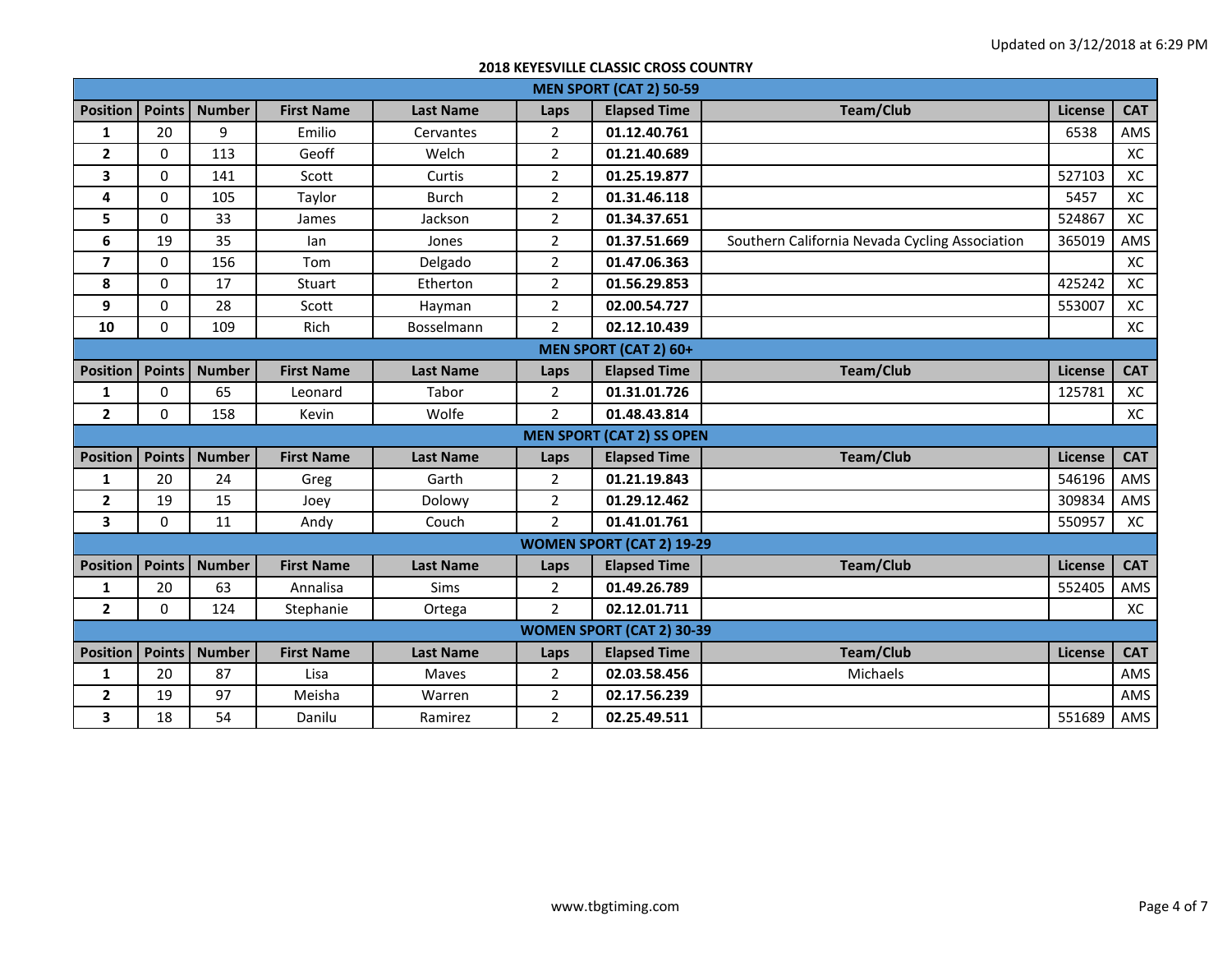|                            | <b>WOMEN SPORT (CAT 2) 40-49</b> |               |                   |                  |      |                                  |                   |         |            |  |  |  |
|----------------------------|----------------------------------|---------------|-------------------|------------------|------|----------------------------------|-------------------|---------|------------|--|--|--|
| <b>Position   Points  </b> |                                  | <b>Number</b> | <b>First Name</b> | <b>Last Name</b> | Laps | <b>Elapsed Time</b>              | Team/Club         | License | <b>CAT</b> |  |  |  |
| л.                         | 20                               | 10            | Christa           | Clippinger       |      | 01.39.25.530                     | Michaels Bicycles | 501492  | AMS        |  |  |  |
| ▴                          | 0                                | 161           | Kristen           | Delgado          |      | 02.00.04.439                     |                   |         | XC         |  |  |  |
| 3                          | 0                                | 110           | Kristine          | Bosselmann       |      | 02.19.36.814                     |                   |         | XC         |  |  |  |
|                            |                                  |               |                   |                  |      | <b>WOMEN SPORT (CAT 2) 50-59</b> |                   |         |            |  |  |  |
| <b>Position   Points  </b> |                                  | <b>Number</b> | <b>First Name</b> | <b>Last Name</b> | Laps | <b>Elapsed Time</b>              | Team/Club         | License | <b>CAT</b> |  |  |  |
| л.                         | 20                               | 37            | Tamara            | Lamb             |      | 01.50.32.249                     |                   | 179319  | AMS        |  |  |  |
| 2                          |                                  | 155           | Lora              | Baggiollni       |      | 01.52.00.388                     |                   |         | XC         |  |  |  |
| <b>DNF</b>                 | 19                               | 115           | Nancy             | Aguilar          |      | $- - - - -$                      |                   |         | AMS        |  |  |  |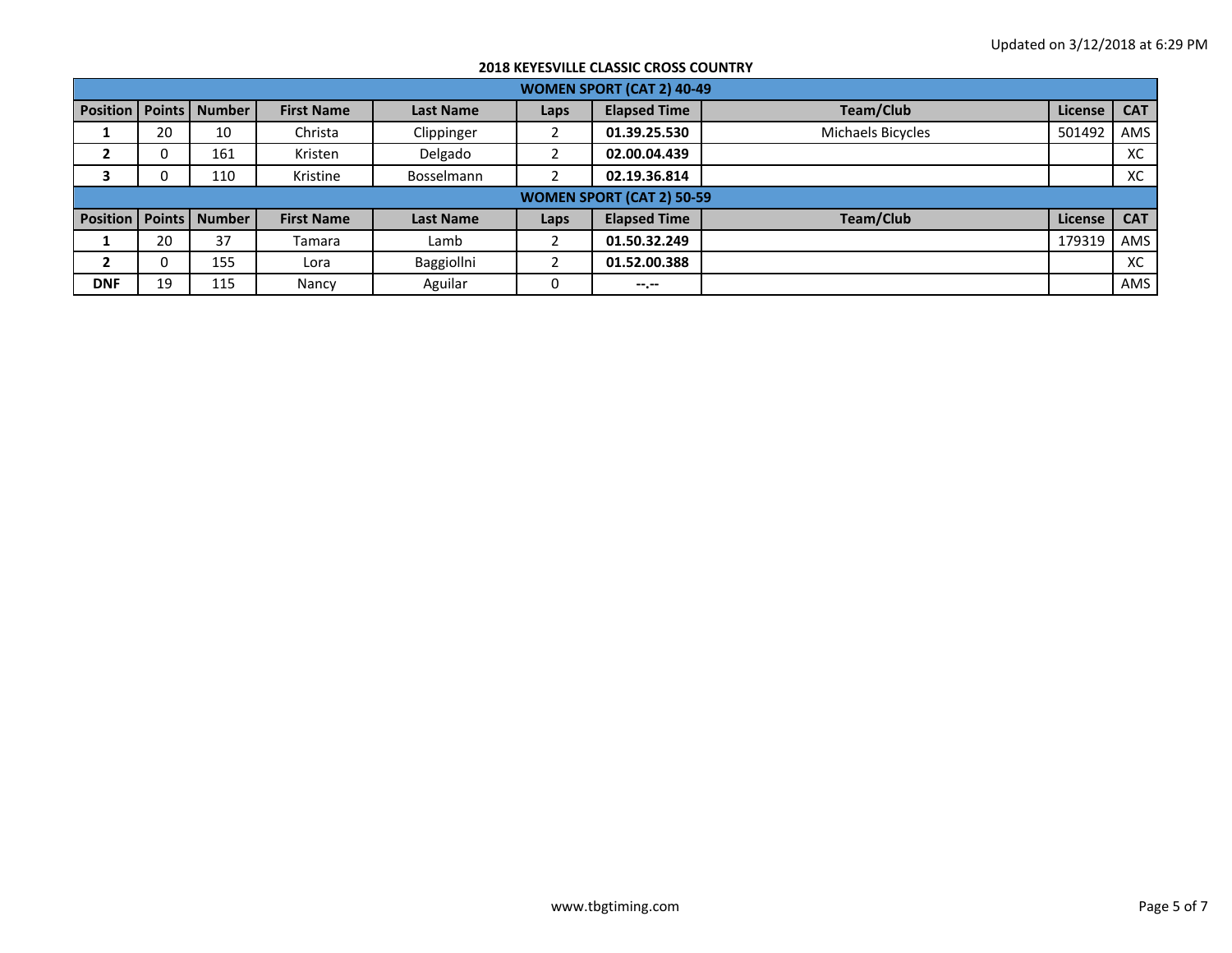| <b>CROSS COUNTRY RACE 3</b> |               |               |                   |                  |                |                                  |                                                |                |            |  |
|-----------------------------|---------------|---------------|-------------------|------------------|----------------|----------------------------------|------------------------------------------------|----------------|------------|--|
|                             |               |               |                   |                  |                | <b>MEN ELITE (CAT 1) OPEN</b>    |                                                |                |            |  |
| <b>Position</b>             | <b>Points</b> | <b>Number</b> | <b>First Name</b> | <b>Last Name</b> | Laps           | <b>Elapsed Time</b>              | <b>Team/Club</b>                               | License        | <b>CAT</b> |  |
| 1                           | 20            | $\mathbf{1}$  | Menso             | De Jong          | 3              | 01.39.31.338                     | <b>TEAM CLIF BAR Cycling</b>                   | 243003         | AMS        |  |
| $\overline{\mathbf{2}}$     | 0             | 3             | Nathan            | Barton           | 3              | 01.40.10.633                     | <b>Cycling Development Scott USA</b>           | 361444         | XC         |  |
| 3                           | 19            | 85            | Sam               | <b>Brehm</b>     | 3              | 01.44.50.821                     | Team Big Bear                                  | 41848          | AMS        |  |
| 4                           | 18            | 31            | Jim               | Hewett           | 3              | 01.45.01.649                     |                                                | 226388         | AMS        |  |
| 5                           | $\Omega$      | 169           | <b>Ben</b>        | Logan            | 3              | 01.45.09.190                     |                                                | 150235         | XC         |  |
| 6                           | 17            | 20            | Gareth            | Feldstein        | 3              | 01.45.41.671                     | Cycle Sport - Specialized p-b Muscle Milk      | 240935         | AMS        |  |
| $\overline{7}$              | 0             | 157           | Jeremiah          | Root             | 3              | 01.47.16.263                     | <b>Fulton Racing</b>                           | 30525          | XC         |  |
| 8                           | 0             | 19            | Landon            | Farnworth        | 3              | 01.49.22.698                     | <b>Cycling Development Scott USA</b>           | 528482         | XC         |  |
| 9                           | 16            | 44            | David             | Mayhew           | 3              | 01.49.49.882                     | <b>Team Factory Cycles</b>                     | 523668         | AMS        |  |
| 10                          | 15            | 62            | Cody              | Schwartz         | 3              | 01.50.33.174                     | <b>Cycling Development Scott USA</b>           | 359716         | AMS        |  |
| 11                          | 14            | 41            | <b>Myles</b>      | lucas            | 3              | 01.51.31.544                     |                                                | 552230         | AMS        |  |
| 12                          | 0             | 167           | Jeff              | Welch            | 3              | 01.52.00.513                     |                                                | 416476         | XC         |  |
| 13                          | 0             | 163           | Arjuno            | Flenner          | 3              | 01.52.52.506                     | High Sierra MTB Team                           | 11827          | XC         |  |
| 14                          | 13            | 59            | <b>Blake</b>      | Rowan            | 3              | 01.54.02.221                     |                                                | 338426         | AMS        |  |
| 15                          | $\mathbf 0$   | 48            | Roger             | Moore            | 3              | 01.54.19.833                     | <b>Bicycle Bobs Racing</b>                     | 24953          | XC         |  |
| 16                          | 12            | 88            | Grayson           | Oldham           | 3              | 01.55.11.000                     | <b>Action Sports</b>                           | 218120         | AMS        |  |
| 17                          | $\Omega$      | 57            | Ryan              | Rickard          | 3              | 01.56.57.967                     |                                                | 76844          | XC         |  |
| 18                          | 0             | 162           | David             | Silberberg       | 3              | 01.59.04.374                     |                                                | 32649          | XC         |  |
| 19                          | 0             | 166           | Carl              | Smith            | 3              | 02.00.00.971                     |                                                |                | XC         |  |
| 20                          | 0             | 170           | Danny             | Mendez           | 3              | 02.01.22.903                     |                                                |                | XC         |  |
| 21                          | 0             | 122           | Colby             | <b>Begin</b>     | 3              | 02.01.57.614                     |                                                |                | XC         |  |
| 22                          | $\Omega$      | 165           | John              | Umale            | 3              | 02.02.01.593                     | Crankbenders                                   | 348864         | XC         |  |
| 23                          | 11            | 185           | Derek             | Hermon           | 3              | 02.08.39.621                     | Team Big Bear                                  | 15935          | AMS        |  |
| 24                          | 0             | 171           | James             | Reese            | 3              | 02.08.59.275                     |                                                |                | XC         |  |
| 25                          | $\Omega$      | 172           | Collin            | <b>Drake</b>     | 3              | 02.11.52.219                     | Team Type 1                                    | 282573         | XC         |  |
| 26                          | 0             | 173           | Garnet            | Vertican         | 3              | 02.13.01.943                     |                                                | 43191          | XC         |  |
| 27                          | $\Omega$      | 174           | Griffith          | Vertican         | 3              | 02.14.51.052                     |                                                |                | XC         |  |
| <b>DNF</b>                  | 0             | 26            | <b>Brandon</b>    | Gritters         | $\overline{2}$ | 01.17.29.292                     | Southern California Nevada Cycling Association | 207755         | AMS        |  |
|                             |               |               |                   |                  |                | <b>MEN ELITE (CAT 1) SS OPEN</b> |                                                |                |            |  |
| <b>Position</b>             | <b>Points</b> | <b>Number</b> | <b>First Name</b> | <b>Last Name</b> | Laps           | <b>Elapsed Time</b>              | <b>Team/Club</b>                               | <b>License</b> | <b>CAT</b> |  |
| $\mathbf{1}$                | 0             | 164           | Tim               | Marshall         | 3              | 01.58.09.145                     | <b>Stonehouse Trek</b>                         | 136234         | XC         |  |
| $\mathbf{2}$                | 0             | 153           | Gazmend           | Qose             | 3              | 02.24.39.299                     |                                                |                | XC         |  |
| <b>DNF</b>                  | 0             | 27            | Kyle              | Harder           | $\overline{2}$ | 01.36.45.909                     |                                                | 353488         | AMS        |  |